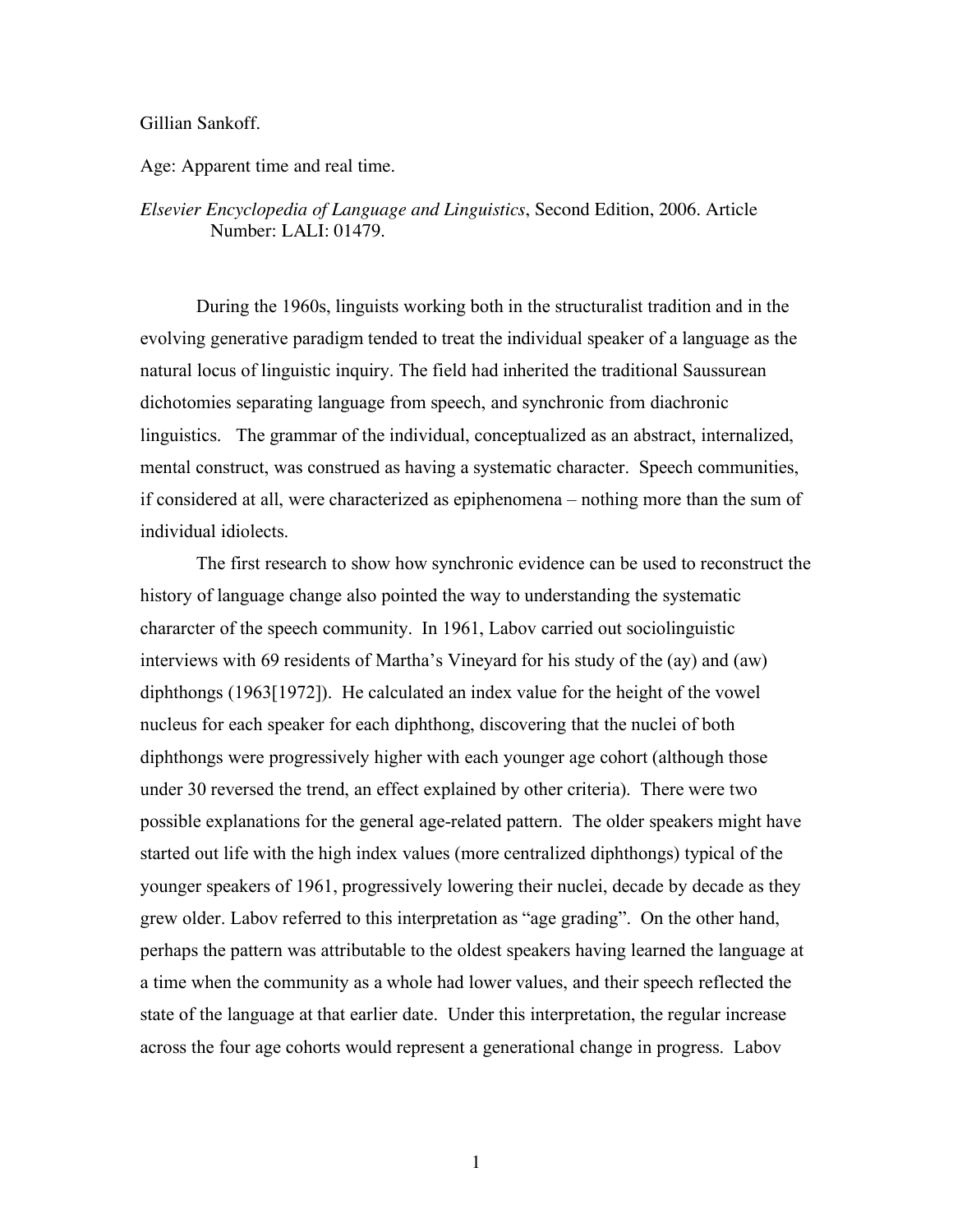referred to this as the "apparent time" interpretation. How did he decide which interpretation was the most plausible?

The most important piece of evidence came from earlier records. In 1933, the four informants interviewed for the Linguistic Atlas of New England [LANE] were between 56 and 82 years old. They showed "only moderate centralization of (ay)" and a rating for (aw) that was "for all practical purposes, zero" (Labov 1972:24). In comparing the older speakers of thirty years earlier to the older speakers in the 1961 interviews, Labov felt confident that the apparent time interpretation was correct. However, he noted as a caveat in this first study of apparent time, that "the effect of age [grading] . . . may indeed be a secondary factor in this distribution" (1972:24).

The Martha's Vineyard study was a prelude to Labov's New York City study (1966), that served as the primary example of how synchronic and diachronic linguistics could be reintegrated (Weinreich, Labov and Herzog1968). There followed an avalanche of convergent research by sociolinguists, dialectologists, historical linguists and latterly, corpus analysts in the ensuing four decades. Although space does not permit a survey of the hundreds of studies involved (a more complete listing of research through 2001 can be found in Sankoff 2005), this review will be concerned mainly with what recent research has revealed about the relationship between apparent and real time.

Most of the studies that have examined gradient age distributions for potential evidence of change in progress have seriously entertained both of the alternative interpretations originally proposed by Labov. Most researchers have tried, and many have succeeded, in finding earlier evidence that might provide a point of comparison with the modern data. In addition to his own use of the LANE data, Labov (1965 [1972:163]) cites Hermann's use of Gauchat's 1905 observations on the dialect of Charmey, Switzerland, and sources dating back to 1896 on New York City. In their study of the change from alveolar to velar/uvular /r/ in Montreal French, based on data collected in 1971, Clermont and Cedergren (1981) were able to refer to a survey from the late 1940s that showed clearly that alveolar [r] was then the dominant variant. This corroborated the apparent time interpretation of the 1971 data, which patterned according to the classic Scurve typical of changes in progress, as depicted in Figure 1.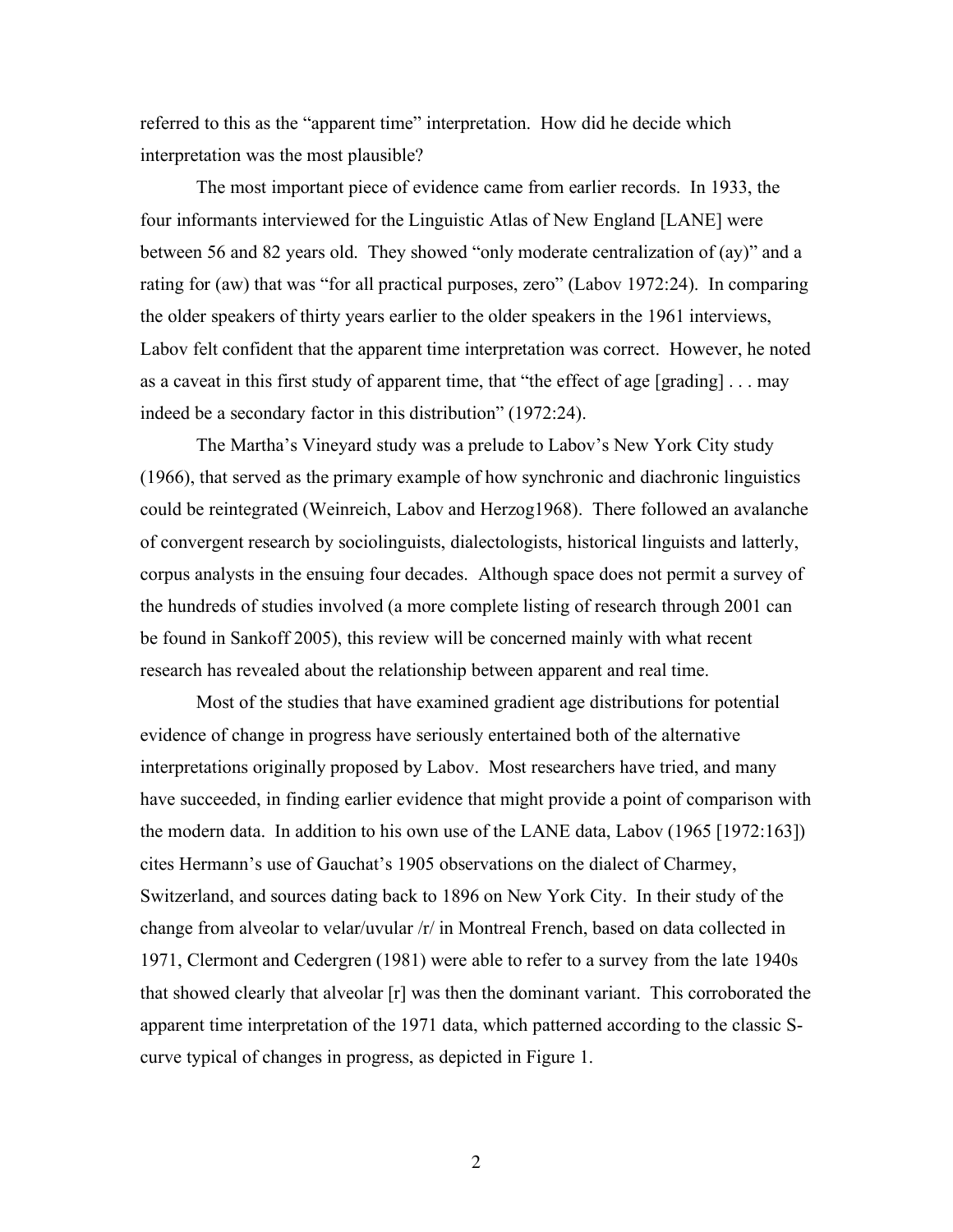If the majority of studies attempted carefully to weigh both interpretive options, it must also be noted that most eventually came down on the side of apparent time. Two studies whose results were interpreted as age grading were Guy and Boyd's investigation of (t,d) deletion in final consonant clusters (1990), and Macaulay's study of glottal stop alternating with [t] in Glasgow (1977).



Figure 1. Percentage use of the innovative velar [R] by 119 Montreal French speakers in 1971, grouped by decade of birth [adapted from Clermont & Cedergren 1979].

Guy and Boyd found that although rates of  $(t,d)$  deletion were stable across the age spectrum for both monomorphemic words (like *mist, raft*) and past tense (*missed, laughed*), another grammatical category showed a regular progression: the final clusters in semi-weak verbs (*kept, swept, told*). Their interpretation was that although younger speakers analyzed the vowel alternation in the stem as the indicator of past tense, treating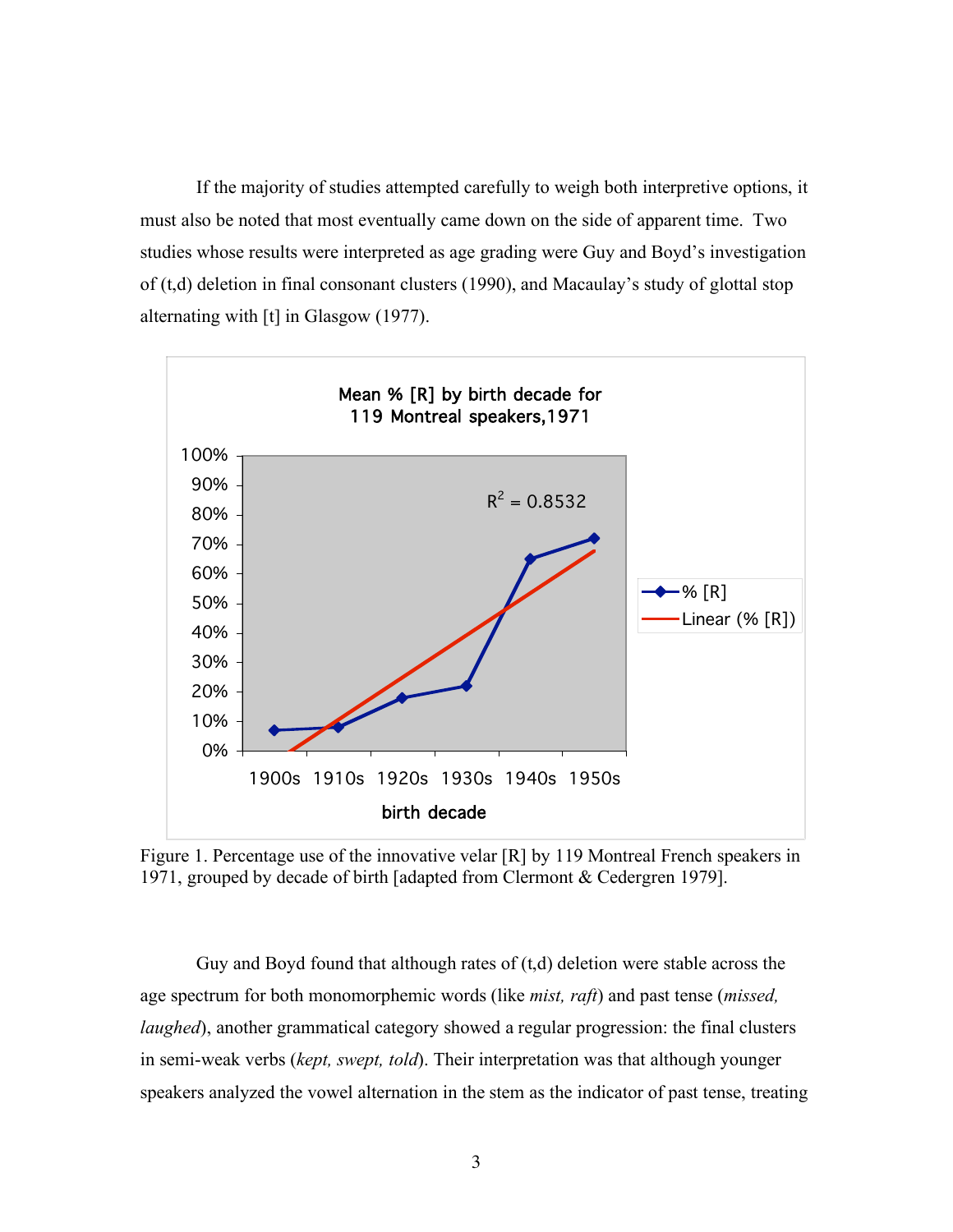final clusters in semi-weak verbs like those in monomorphemic words, older speakers had reanalyzed final (t,d) in these clusters as carrying past tense information.

In the case of glottal stops, both Chambers (1995) and Sankoff (2005) proposed the age grading interpretation to account for the differences Macaulay found between 10 year olds, 15 year olds and adults. Results for female speakers are shown in Figure 2.



Figure 2. Percentage of glottal stop variants of /t/ used by female speakers in Glasgow [adapted from Macaulay 1977].

Speakers were drawn from four occupational groups (ordered such that 1 is the highest status group), and the adults selected were parents of the children. Whereas the younger children of groups 2a and b showed the high level of use of glottals typical of both adults and children in the two lowest status groups, the adolescents in the two highest status groups (1 and 2a) diverged toward the adult norms for their groups, with much lower levels of use of glottals. Noting that his interpretation is an inference about how this synchronic data can be understood in terms of life stages, Chambers comments, "Although the norm-enforcement mechanisms cannot prevent the class-insensitive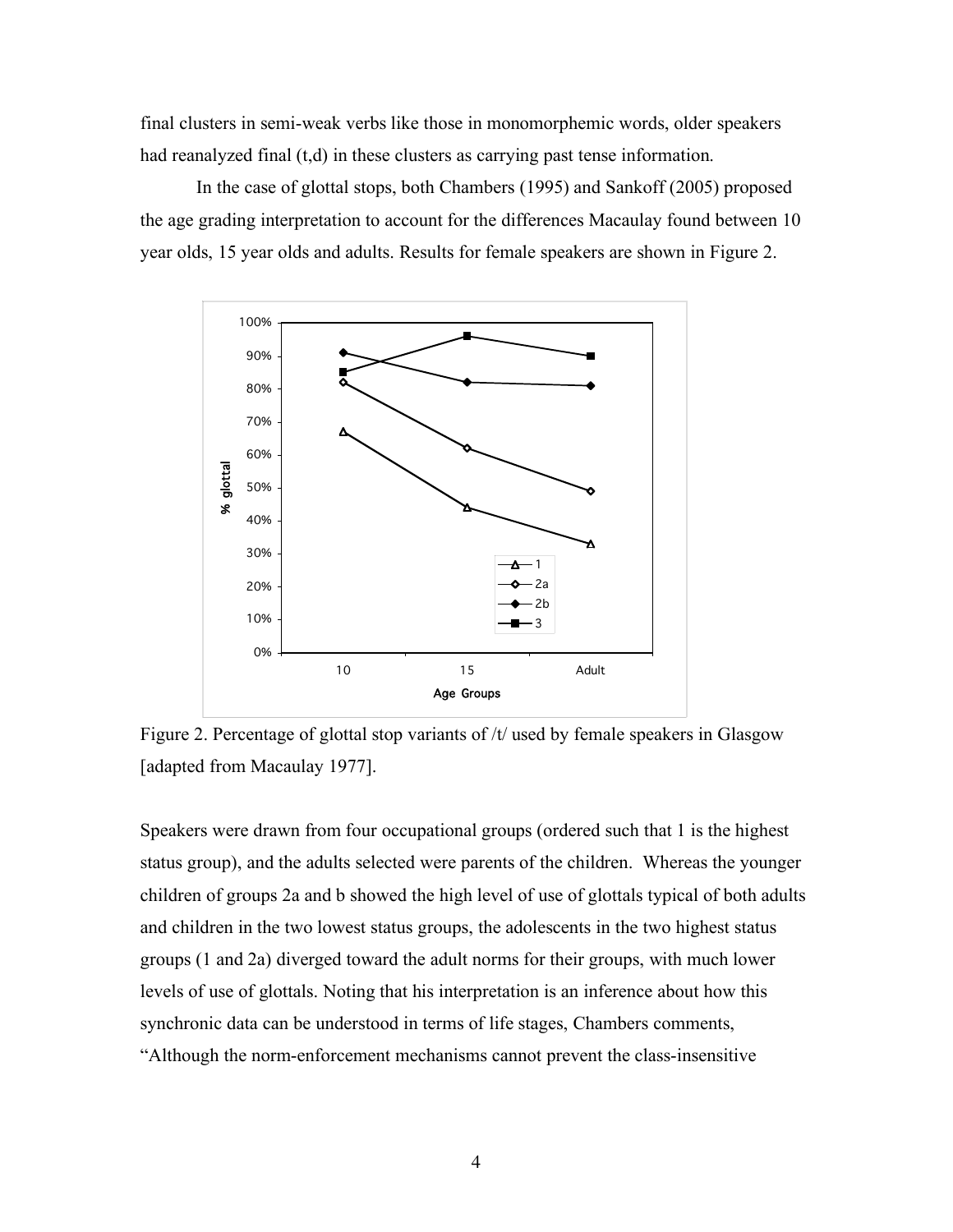youngsters from learning to use the glottal stop variant, they can prevent its perpetuation into adolescence" (Chambers 1995:192).

In these two studies where age grading seemed the most likely interpretation of synchronic data, it was easiest to see how age grading might fit into the picture when the variable was stable. We know historically that English final consonant cluster simplification has been stable for some time, and Guy and Boyd's results also showed no age effect for the two major word classes – only in the minority "semi-weak" verbal category did the effect appear. In the case of glottal stop, the age grading interpretation was somewhat more adventurous, and we will follow that adventure in the light of a new study below.

Looking at age grading and apparent time as alternative interpretations of data gathered at one point in time, Labov's summary of the various possibilities is presented in Table 1. If the age distribution is flat, either no change is happening (Interpretation 1), or the whole community, young and old, are changing at the same rate and therefore show no age differences (Interpretation 4). Interpretations 2 and 3 are those that interest us more particularly. The same pattern depicted, for example, in Figure 1, where the likelihood of using velar [R] is related to a speaker's decade of birth, may mean that all these speakers have been unstable, decreasing their use of [R] as they aged. The community overall would be stable, the language would not be changing, and the correct inference would be Interpretation 2: age grading. This same S-curve, however, might produce the inference that the community was unstable, a change was going on in the language, but individual speakers, once they had acquired language as children, were stable across their lifespans. This is Interpretation 3: apparent time.

| Synchronic        | Interpretation         | <b>Individual</b> | Community |
|-------------------|------------------------|-------------------|-----------|
| Pattern           |                        |                   |           |
| Flat              | 1. Stability           | stable            | stable    |
| Regular increase/ | 2. Age-grading         | unstable          | stable    |
| decrease with age |                        |                   |           |
| Regular increase/ | 3. Generational change | stable            | unstable  |
| decrease with age | (apparent time)        |                   |           |
| Flat              | 4. Communal change     | unstable          | unstable  |

Table 1. Patterns of change in the individual and the community [adapted from Labov 1994:83].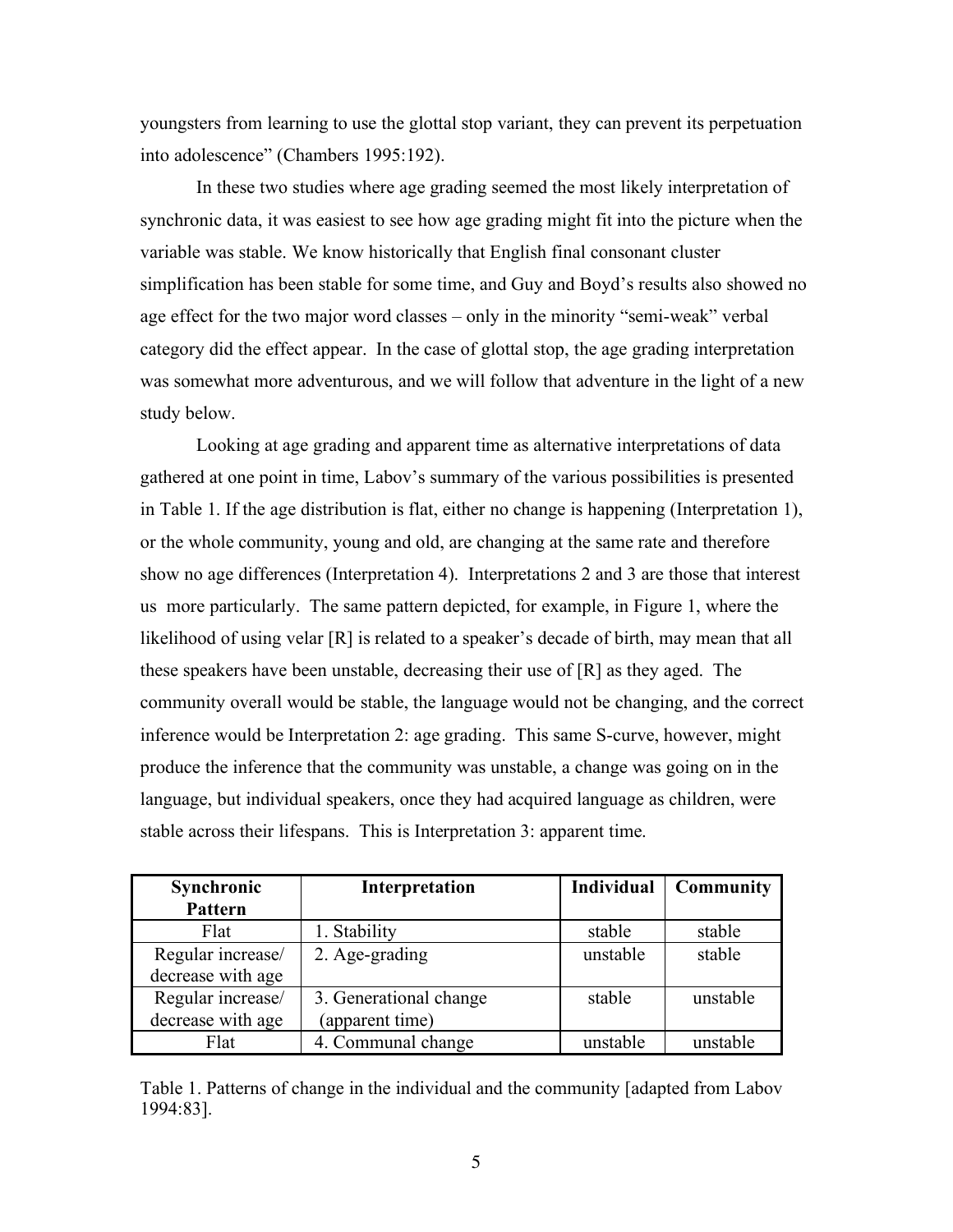As long as we consider clearcut cases – change or no change – it seems that agegrading is a strong alternative interpretation for gradient age distributions where no change is occurring. But what if we look at age not in the demographic sense (as a gradient variable having to do with year of birth), but rather in terms of the lifespan of people for whom different periods may involve very different sociolinguistic relationships? In addition to the important fact of greater plasticity of children in terms of their capacity for language learning (Lenneberg 1967; Sankoff 2004), sociolinguists have pointed to the fact that, for example, different periods of people's lives involve them differentially in their relationship to the standard language (Eckert 1997) and possibly also in their contacts with the opposite sex (Cameron 2000).

Two earlier observations now become relevant. First, Labov's caveat that perhaps both apparent time and age grading were relevant to correctly interpreting the Martha's Vineyard data has been proven to be true in many subsequent real-time studies. This was abundantly clear by 1994, when Labov reviewed several such studies, finding a combination of age grading and real language change in longitudinal work by Trudgill in a restudy of Norwich (1988), in Cedergren's (1987) restudy of Panama City, and in Fowler's restudy of (r) in New York City (Labov 1994: 86-98). The interrelationship between age grading and apparent time seems to show two different patterns. If a change is ongoing, older speakers as they age may change their speech to some extent in the direction of the change. In the case of sociolinguistic variables known to be stable, however, there may be a curvilinear pattern associated with age as well as with social class, whereby speakers in their mid adult years, more implicated in the "linguistic market" (D. Sankoff and Laberge 1978) may show a greater use of standard variants than is typical of the oldest and youngest speakers.

Second, since researchers began using the research design pioneered by Labov, there has been broad agreement that the best way to disambiguate the two interpretations is by examining actual language history. Early researchers tried to find reference points in the past; researchers now can carry out replications of a number of previous sociolinguistic and dialect surveys, adding a real-time component to the study of language change and variation.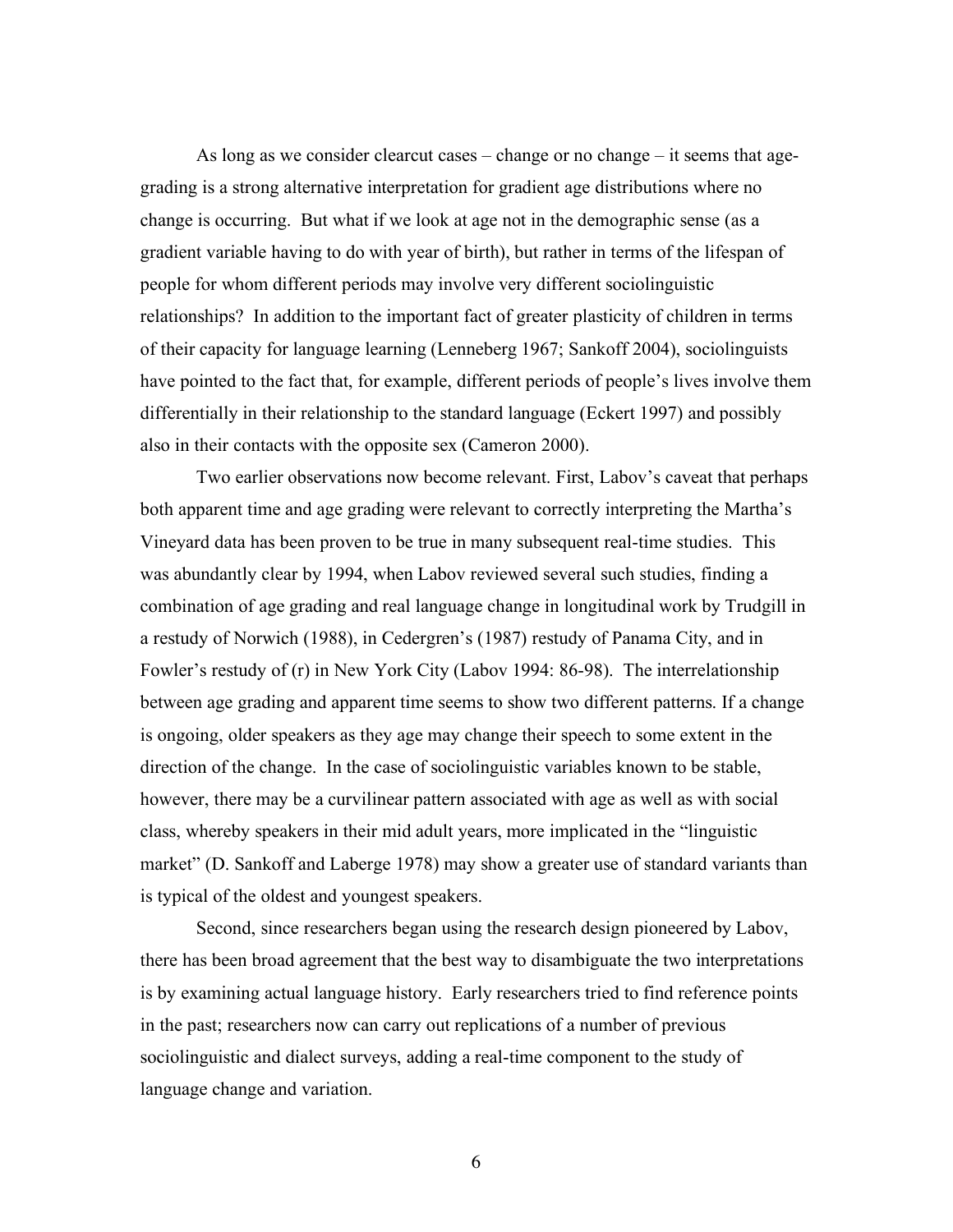Two kinds of longitudinal studies shed light on the relationship between age, apparent time and real time. All longitudinal research involves comparisons at two points in time, but whereas **trend** studies require resampling the community, **panel** studies follow the same individuals across time. If the goal is to assess language change, trend studies are the only sure way to confirm change. Panel studies, however, are the only way to discover how individual speakers of different ages are involved in linguistic change. Though restudying a community, or following a group of speakers across time, might seem a straightforward affair, in fact both kinds of research can involve serious methodological complexities, and ensuing problems of interpretation (Tillery & Bailey 2003). Many researchers have attempted to overcome these problems by combining trend and panel design in various ways.

Two dimensions that are important in determining the course of change are (1) whether we are dealing with change from above or change from below, and (2) the status of the variable within the linguistic system. In Labov's first discussion of the two types of change, he characterizes both stigmatized and prestige features as being

relatively simple examples of the pressure of society upon language. These forces are applied from above – they are the product of overt social pressures consonant with the social hierarchy. The process is out in the open for us to observe, in public performances, in the attitudes of teachers in the schools, and in the conscious reactions of some middle class speakers. (Labov 1966:128)

Change from below, on the other hand,

is expressed as a gradual shift in the behavior of successive generations, well below the level of conscious awareness of any speakers. In most cases, the shift begins with a particular group in the social structure and is gradually generalized in the speech of other groups. Usually the initiating group has low status in the social hierarchy – otherwise the change would be transformed into overt pressure from above. (Labov 1966:128)

As far as the linguistic status of the variable or changing feature is concerned, once again this may make a big difference in how it diffuses through the speech community. Whereas isolated features (individual words, perhaps also phonetic innovations that have no implications for the rest of the sound system) may be relatively easy to learn and thus able to diffuse even among older speakers, features that are more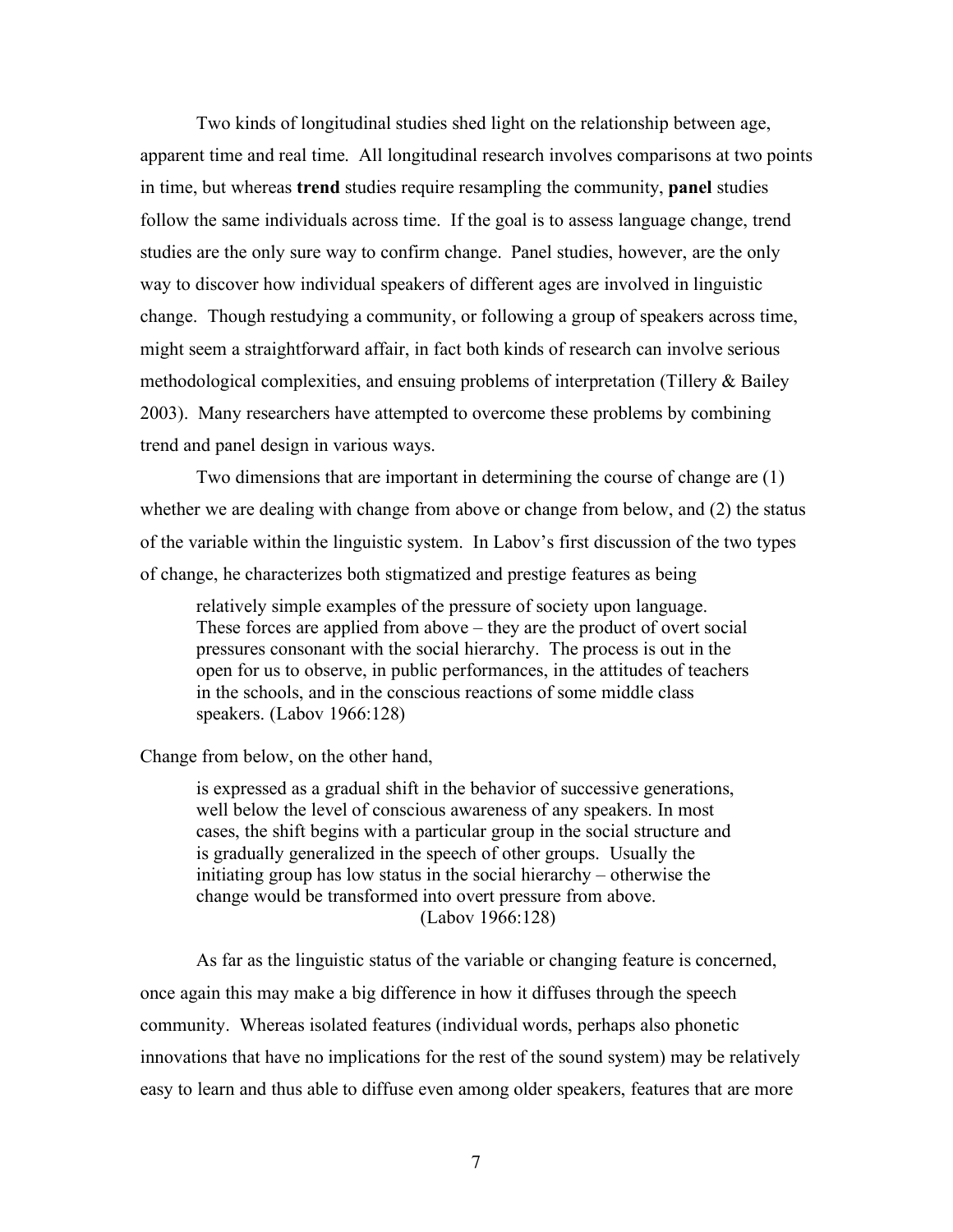structurally implicated (involving more complex constraints and relationships with other elements) may be much more difficult for older speakers to learn. A preponderance of recent studies deal with changes from above, often in the form of the influence from other dialects (or the standard language). Such feature may be more available to adults, who typically have a wider range of contacts than do children.

As in other studies of language variation, the quantitative work reviewed here adopts a model of change that envisages an innovative form as alternating, or being in competition with an older form. It is worth considering for a moment how this alternation is modelled in the grammar. Quantitative sociolinguistic analysis that is relevant to the diffusion of language change deals with linguistic production, whether in speech or writing. Language that people produce is considered to be based on, or generated in accordance with their internalized grammars. If grammars are modelled to include only the information that alternation is possible, then from this qualitative point of view, whether a speaker uses the innovative variant, say, 10% of the time or 90% of the time, that speaker's grammar is the same. In contrast, quantitative sociolinguistic research shows that the use of the variants is governed by constraints, both linguistic and social, that are probabilistic in nature, and holds that these constraints should be modelled in the grammar. In studies following Kroch's model of "competing grammars" (1989), now widely used in corpus-based studies of historical syntax, constraint values have been found to be *constant factors* across the entire course of change, with the only change being in the increased probability of use of the innovative grammar over time. In a sociolinguistic study of the acquisition of the stable sociolinguistic variables (t.d) and (ING), Labov (1989) showed that children as young as 5 years old closely model their parents' constraint probabilities by a process of *probability matching*. In the transmission of variables involved in change, children appear also to attend closely to the constraints of the adult system, but (in the case of sound change) are able to surpass their adult models both phonetically, by going beyond the adult target, and by extending environments in which the innovative variants are used (Roberts 1997). My conclusion is that changing frequencies, whether on the individual or on the community level, are fundamental to change.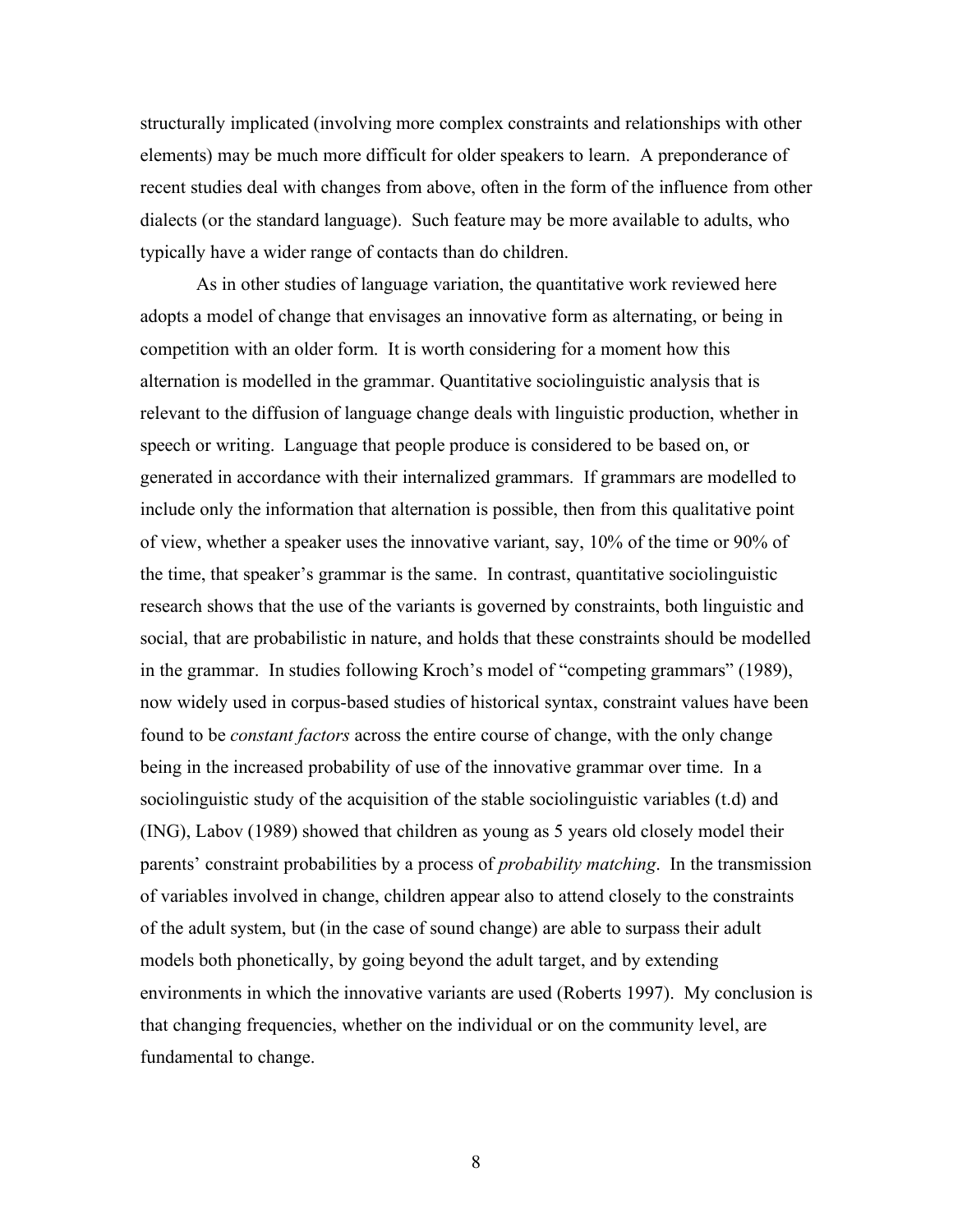Since 1995, we have seen an increasing number of real-time studies (most frequently, re-studies of sociolinguistic or dialectological research of the 1960s and 1970s). Many of the original studies made apparent time inferences, and for researchers carrying out restudies, it has been tempting to treat these inferences as predictions. However, we should note that there are, in the historical sense, not two but four possible further developments to be observed in the subsequent studies. First, if the original age distribution is repeated at the same level, we interpet the outcome as static age grading. Second, when we note a repeated age gradient at a higher leveld of the change, we interpret the result as a real time change. The third possibility is that all age grouops display the same high level of the variable, which we interpret as the last phase of change going to completion. In this case the trend study should show no further increase on the part of a new generation of young speakers.. Since eventually all changes are completed, it may be unreasonable to think that the absence of continuing change constitutes a "failed prediction". The fourth possibility is that change is reversed, usually as the effect of stigmatization from above.

In the remainder of this review, we will see how trend and panel studies jointly contribute to a better understanding of what apparent time actually tells us.

Table 2 documents the results of all the trend studies I have located in which the original studies found gradient age distrubutions. Spanning ten countries and seven languages; all but the first were carried out in the last decades of the twentieth century. The first seven studies used strictly trend methodology, whereas studies 8 through 13 included both trend and panel components. Of these, only the trend results are summarized in Table 2 (panel results from these same studies will be discussed below).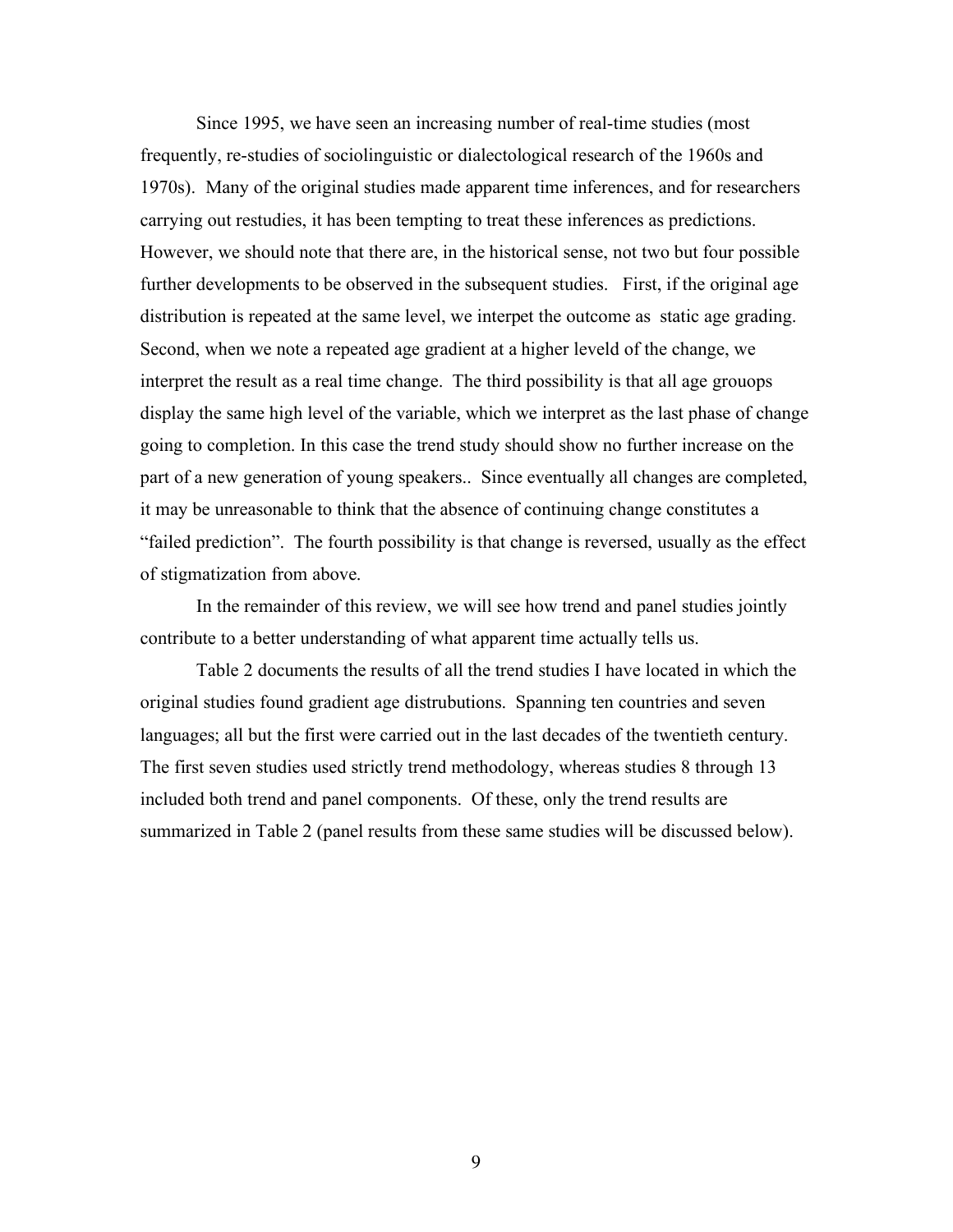| Study location, variables, date           | Interpretation at     | Real Time (Time 2       |  |
|-------------------------------------------|-----------------------|-------------------------|--|
| of original study, source of              | Time 1                | findings)               |  |
| trend information                         |                       |                         |  |
| 1. Charmey, Switzerland, 6                | apparent time;        | check ch.9 of Sociolx   |  |
| phonetic changes                          | change from below     | Patterns                |  |
| Labov (1966:278;301).                     |                       |                         |  |
| 2. Martha's Vineyard (ay)                 | apparent time;        | possible reversal       |  |
| nucleus raising                           | change from below     | (Blake & Josey);        |  |
| Labov (1994)                              |                       | possible continuation   |  |
|                                           |                       | (Pope)                  |  |
| 3. New York City (r)                      | apparent time;        | change plus age         |  |
| Labov (1994)                              | change from above     | grading                 |  |
| 4. Norwich beer/bear merger;              | apparent time;        | continuing change       |  |
| backing of $/El/$ ; [?] for $/t/$         | change from below     |                         |  |
| Trudgill (1988)                           |                       |                         |  |
| 5. Norwich moan/mown                      | apparent time;        | continuing change       |  |
| merger. Trudgill (1988)                   | change from above     |                         |  |
| 6. Panama City (ch)-lenition              | apparent time;        | change; age grading     |  |
| Cedergren (1987)                          | change from below     | (young adult "spike")   |  |
| 7. Glasgow glottal stop (1970s)           | age grading           | age grading; continuing |  |
| Macaulay (1977); Stuart-Smith             |                       | change (1990s)          |  |
| (1999); Chambers (1995)                   |                       |                         |  |
| 8. Eskilstuna, Sweden, 7                  | apparent time; social | slower continuing       |  |
| morpho- and morphophono-                  | class effects; change | change; age, class &    |  |
| logical variables (1960s)                 | from above            | gender effects (1990s)  |  |
| Sundgren (2002)                           |                       |                         |  |
| 9. Hanhijoki, Finland, [r] -> [d]         | apparent time;        | continuing change;      |  |
| (1960s) Kurki (2004)                      | change from above     | (1989; 1999; 2002)      |  |
| 10. Montreal $[r] \rightarrow [R] (1971)$ | apparent time;        | continuing change       |  |
| Clermont & Cedergren 1979,                | change from above     | (1984; 1995)            |  |
| Sankoff et al 2001                        |                       |                         |  |
| 11. Tours, France, ne-deletion            | apparent time;        | continuing change       |  |
| $(1976)$ Ashby $(2001)$                   | change from below     | (1995; 1998)            |  |
| 12. Rio de Janeiro, Brazil,               | apparent time;        | continuing change       |  |
| several morphological and                 | change from above     | (1990s)                 |  |
| phonological variables (1970s)            | and change from       |                         |  |
| DePaiva & Duarte (2003)                   | below                 |                         |  |
| 13. Springville, Texas, verbs of          | apparent time         | continuing rapid        |  |
| quotation. Cukor-Avila 2002               |                       | change                  |  |

Table 2. Results of trend studies on the interpretation of earlier inferences.

Although changes may have been completed, and although we may find a combination of age grading and real time change, in none of the followup studies do we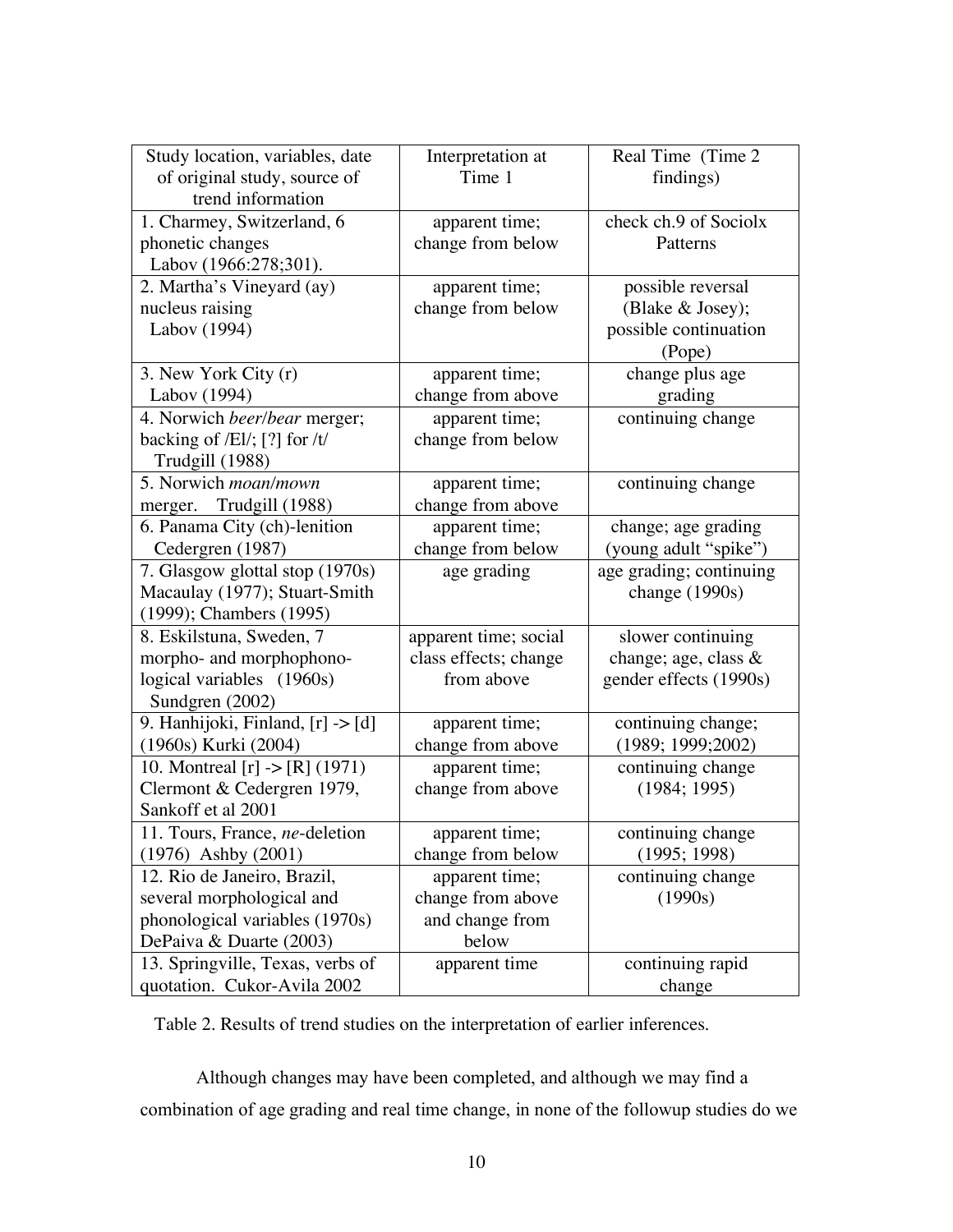find age grading alone. The most important implication of this conclusion is that apparent time is a truly powerful concept in locating the presence of change. In other words, a researcher who locates a gradient age distribution in a new community under study is virtually assured of having identified change, whether or not age grading is also involved.

A thorough discussion of the early  $20<sup>th</sup>$  century work of Gauchat and Hermann in Charmey, Switzerland, is found in Labov (1966:278;301). Most of the changes identified by Gauchat were verified in real time by Hermann. The longitudinal perspective on Martha's Vineyard is less clear. Whereas a restudy by Pope (2002) found a continuation of the trends discerned by Labov, Blake and Josey (2003) conclude that socio-economic and ideological change on the island has led to different patterns. These differing results serve to underscore how different sampling methods in restudies may lead to interpretive difficulties in discerning longitudinal trends. In any case, neither of these restudies found a replication of the same age gradient isolated by Labov, so there is no suggestion that Labov's initial results were the result of age grading alone.

Trudgill's restudy of Norwich was a strict replication, adding a generation of younger speakers. In addition to verifying the continuing status of the four changes listed in Table 2, Trudgill found two new changes that had barely been present in the community in his original research. Cedergren's restudy of Panama (1987) found both age grading and real time change, as did Fowler's restudy of Labov's New York City department store survey, both discussed extensively in Labov (1994).

In the last purely trend study of Table 2, Stuart-Smith (1999, cited in Marshall 2003) returned to Glasgow to study the continuing increase in t-glottaling. Marshall's Figure 4 (p.98), which depicts Stuart-Smith's combined results by age and sex, shows an overall increase in glottals as well as a reduction of the difference between adolescents and adults. Apparently both change and age grading were there from the beginning.

In addition to the seven studies of Table 2 that combine trend and panel components, there are others that concentrate on panel comparisons. Several of these deal with change from above, often the impact of other-dialect or standard language features on particular speech communities. To Sundgren's study of Esklistuna, Sweden (2002) and Kurki's study of Hanhijoki, Finland (2004) can be added Nahkola and Saanilahti's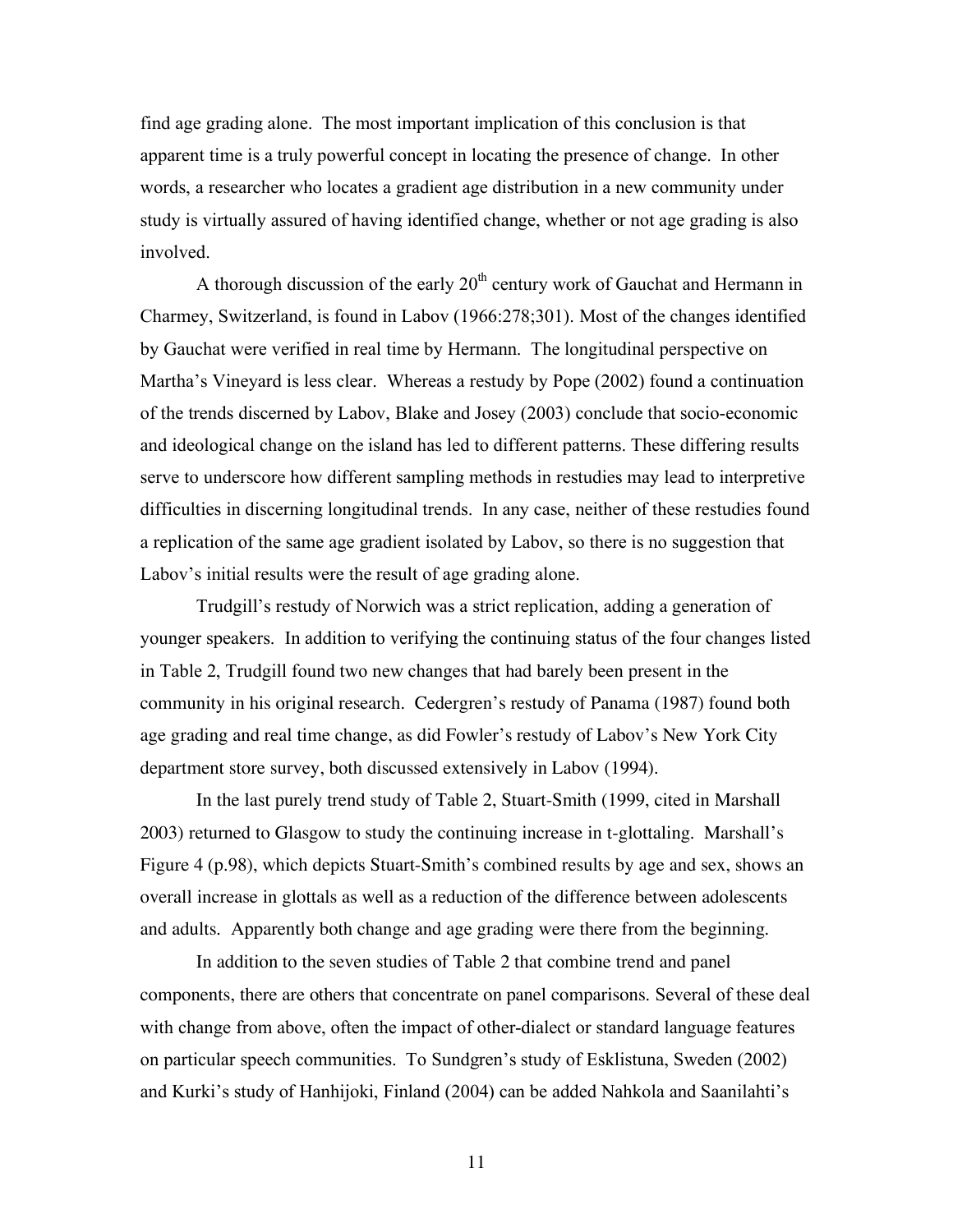research on the small town of Virrat in southeastern Finland (2004), and Hernandez-Campoy's (2003) report on a panel study that showed increasing influence of Standard Castilian phonological features. The numerous studies in DePaiva and Duarte (2003) contain a wealth of information on trend and panel comparisons of many sociolinguistic variables in Brazilian Portuguese.

In most panel studies, researchers have found that when there is a change in progress as measured by a trend study, grouped data from the panel shows a modest increase in the direction of the change. When researchers have been able to study individual panelists, this result can typically be decomposed into a majority of speakers who remain quite stable, and a minority who change, often substantially. Those individuals who change in later life are most usually in their twenties and thirties, sometimes up to the age of 50, but very rarely have older speakers been found to register significant changes. In our followup study of the  $[r] \rightarrow [R]$  change in Montreal French, one older speaker significantly reduced his frequency of use of this change from above after he retired, became ill, and was confined largely to staying at home (Sankoff, Blondeau & Charity 2001). Ashby's important research documents another such case with respect to a change from below.

Ashby's trend and panel study deals with the loss of the negative particle *ne* in the metropolitan French dialect of Tours. In his 1976 study, Ashby (1981) had established a clear age differential in *ne* deletion, which he interpreted in terms of apparent time, i.e. as a change in progress. Of the 35 speakers distributed according to three socio-professional groups, sex, and age (14-22 vs. 51-64), all three social factors were signficant. Whereas the older group used ne in 52% of its potential occurrences, the younger speakers used it only 19% of the time. In his 1995 restudy, Ashby (2001) provided real time corroboration of this interpretation, discovering that the change had accelerated. With a new sample of 29 speakers structured in the same way as the previous one, he discovered that the 51-64 age group now registered only 25%, and the usage of young speakers in 1995 had declined to 14%. Consonant with its status as a change, *ne*-deletion was being led by women in 1976 (30% *ne* use vs. 42% for men). However, the sex difference had disappeared by 1995, with the women only three percentage points in the lead (17% vs. 20%, a difference revealed as nonsignificant by Ashby's multivariate GoldVarb analysis.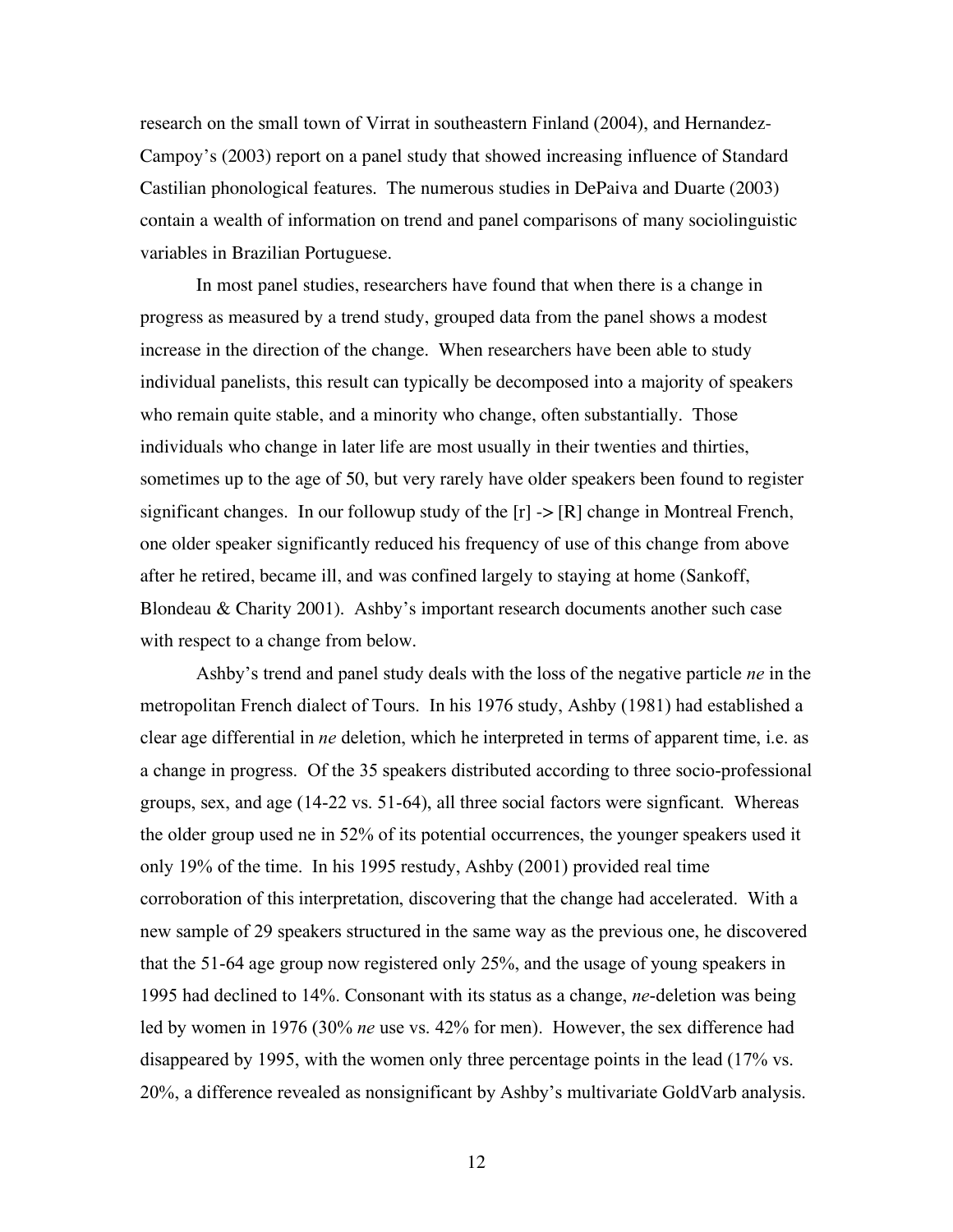The panel component of the study comprised ten speakers from 1976 were re-recorded in 1995. As with most other panel studies to date, Ashby found that a majority of speakers (6 of the 10), were quite stable across the 19-year period, registering within 10 percentage points of their previous scores. Of the four who changed, one was anomalous in terms of having gone in the direction opposite to the change: a schoolteacher who registered an increase from 6% to 23% after her marriage to a professional man. The other three speakers were anomalous in a different way: whereas other panel studies have shown that of older speakers who change, most are younger than 50, Ashby's three were all retired and over 65 by the time of the second study. He attributes their significant declines to the more relaxed style that may be adopted by speakers who are no longer in the world of work (Ashby 2001:19).

Panel studies provide a clear overall result: people as they age register lesser differences from their earlier selves than does the community over the same time interval, as measured by a trend study. This means first, that it must be younger speakers who are in the vanguard of change. Those adult speakers who change are (a) in the minority; (b) concentrated in the younger age cohorts of adults and (c) make less signficant advances than the community as a whole. The second implication of this result is that apparent time must consistently underestimate the rate of change. I will exemplify this last point by considering the real time trajectories from  $[r] \rightarrow [R]$  for 31 Montreal French speakers between 1971 and 1984. Though a majority were stable, a minority of 11, mostly younger speakers, changed over this period in the direction of the change. If the 1971 data were not available and we interpreted the 1984 values according to apparent time, we would assume that, for example, those speakers registering 90% - 100% of the innovative variant had begun their lives as children with those same values. However, we know that approximately 1/3 of those speakers had significantly lower values thirteen years earlier, and thus they actually changed over the period. Boberg (2004) comes to the same conclusion in a study of the late adoption of a number of lexical and phonological variables in Montreal English. Similarly to the results reported in Nahkola and Saanilahti (2004), those speakers most likely to change were those in the mid range of the change, as opposed to those initially registering close to categorical use of the conservative variant.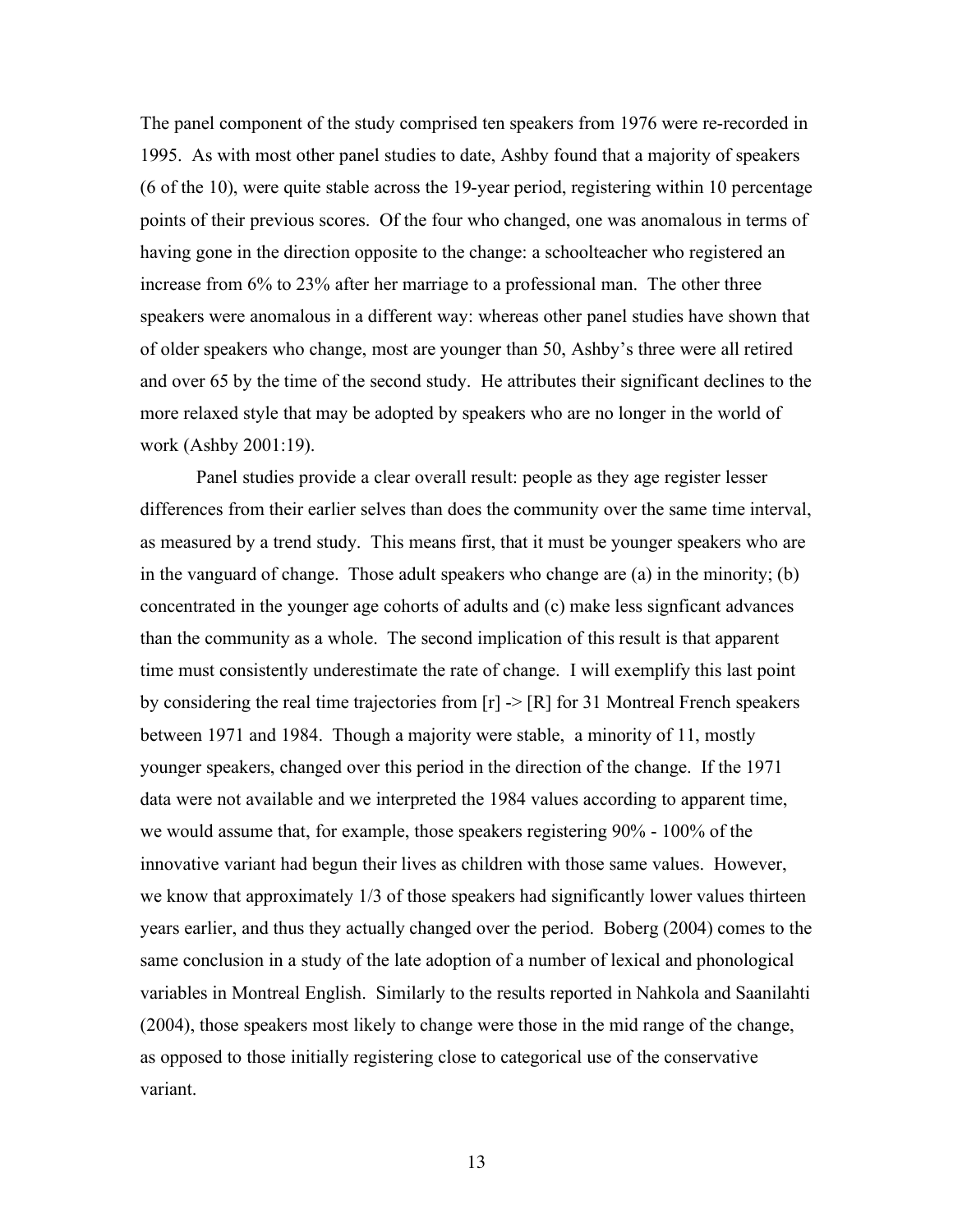Together, trend and panel studies of the past decade have confirmed the validity and usefulness of apparent time as a powerful conceptual tool for the identification of language change in progress. Far from misleading us about the existence of change, apparent time generally underestimates the rate of change. Though the field will continue to be surprised by the light that trend and panel studies can shed on the mechanism of language change, especially as it intersects with speaker lifespans, our present synchronic methodology is a powerful lens for interpreting the past.

## Bibliography

Ashby, William J. 1981. The loss of the negative 'ne' in French: a syntactic change in progress. Language 57:674-687.

Ashby, William J. 2001. Un nouveau regard sur la chute du ne en français parlé tourangeau: s'agit-il d'un changement en cours? French Language Studies 11: 1-22. PC2001.J68

Blake, Renee, & Meredith Josey. 2003. The /ay/ diphthong in a Martha's Vineyard community: What can we say 40 years after Labov? Language in Society 32: 451-485.

Boberg, Charles. 2004. Real and apparent time in language change: late adoption of changes in Montreal English. American Speech 79: 250-269.

Cameron, Richard. 2000. Language change or changing selves? Direct quotation strategies in the Spanish of San Juan, Puerto Rico. Diachronica 17: 249-292.

Cedergren, Henrietta 1987. The spread of language change: verifying inferences of linguistic diffusion In Peter H. Lowenberg (editor), Language Spread and Language Policy: Issues, Implications and Case Studies. Georgetown: Georgetown University **Press**.

Clermont, Jean and Henrietta Cedergren 1979. Les 'R' de ma mere sont perdus dans l'air. In P. Thibault (ed), Le Français Parlé: Etudes Sociolinguistiques. Edmonton, Alberta: Linguistic Research. Pp. 13-28.

Chambers, Jack Chambers. J.K. 1995. *Sociolinguistic Theory*. Oxford: Blackwell.

Cukor-Avila, Patricia 2002. She say, she go, she be like: Verbs of quotation over time in African American Vernacular English. American Speech 77:3-31.

De Paiva, Maria and Maria Eugenia Duarte 2003. Mudança Lingüística em tempo real. [Language change in real time]. Rio de Janeiro: Capa.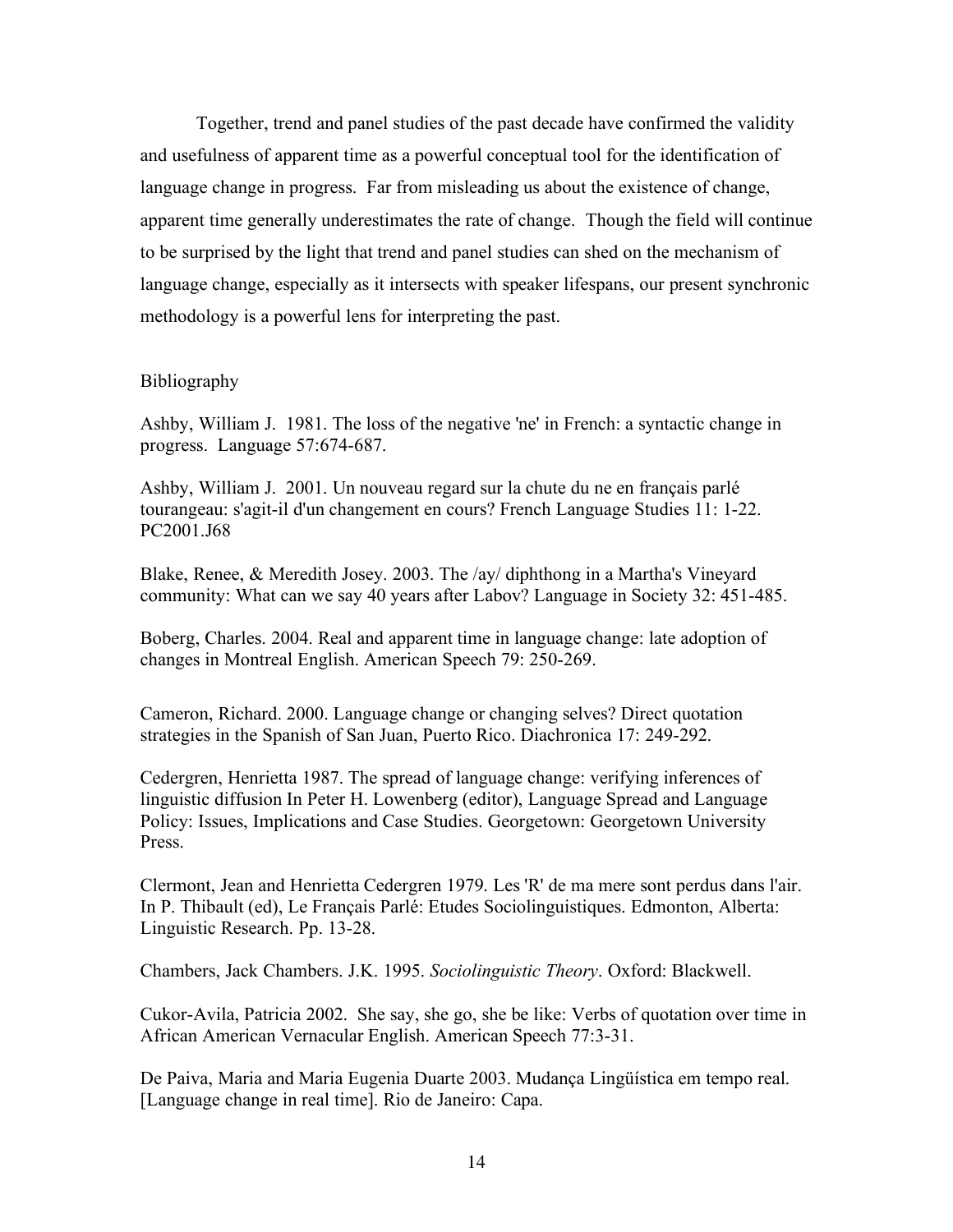Eckert, Penelope. 1997. Age as a sociolinguistic variable. In Florian Coulmas, ed., Handbook of Sociolinguistics, Oxford: Blackwell, pp.151-167.

Guy, Gregory R. and Boyd, Sally 1990. The development of a morphological class Language Variation and Change 2:1-18.

Hernandez-Campoy, Juan Manuel 2003. Complementary approaches to the diffusion of standard features in a local community. In Britain, David & Jenny Cheshire (eds.), Social dialectology: in honour of Peter Trudgill. Amsterdam: Benjamins, pp.23-37.

Kroch, Anthony S. 1989. Reflexes of grammar in patterns of language change Language Variation and Change 1:199-244.

Kurki, Tommi. 2004. Applying the apparent-time method and the real-time method on Finnish. International Conference on Language Variation in Europe (ICLaVE) 2.

Labov, William 1963. The social motivation of a sound change. Word 19:273-309. [Revised as Ch.1 of W. Labov, Sociolinguistic Patterns Philadelphia: U. of Pennsylvania Press, 1972, pp.1-42.

Labov, William 1965. On the mechanism of linguistic change. Georgetown Monographs on Language and Linguistics 18:91-114. Also as Chapter 7 of W. Labov, Sociolinguistic Patterns (Philadelphia: U. of Pennsylvania Press).

Labov, William 1966. The Social Stratification of English in New York City. Washington D.C.: Center for Applied Linguistics.

Labov, William 1972. Sociolinguistic Patterns. Philadelphia: U. of Pennsylvania Press.

Labov, William 1989. The child as linguistic historian. Language Variation and Change 1:85-97.

Labov, William (1994) *Principles of linguistic change. Volume I: Internal Factors.* Oxford.

Lenneberg, Eric H. 1967. Biological Foundations of Language. New York: Wiley.

Macaulay, Ronald. 1977. Language, Social Class, and Education. Edinburgh: University Press.

Marshall, Jonathan 2003. The changing sociolinguistic status of the glottal stop in Northeast Scottish English English World-Wide, 2003, 24, 1, 89-108

Nahkola, Kari, and Marja Saanilahti 2004. Mapping language changes in real time: A panel study on Finnish Language Variation and Change 16: 75-92.